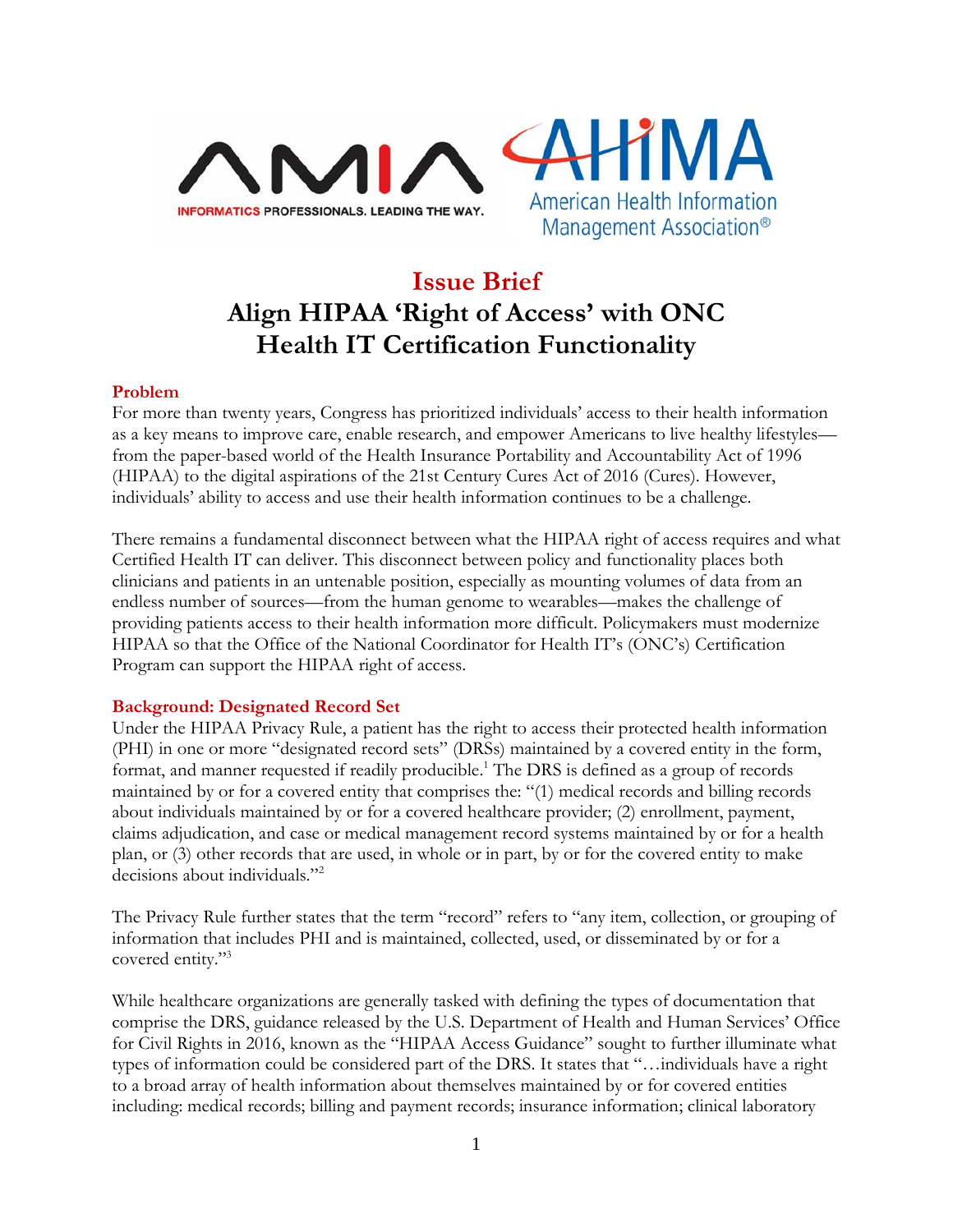test results; medical imaging, such as X-rays; wellness and disease management program files; and clinical case notes, among other information used to make decisions about individuals."<sup>4</sup>

Given the broad nature of HIPAA's definition and HIPAA-related guidance, healthcare organizations have interpreted differently and applied inconsistently which information may be included as part of the DRS. This variation has led to discrepancies and confusion, even among some of the nation's most highly ranked hospitals, in the information provided to patients regarding the medical records release process.<sup>5</sup>

Today, defining the DRS is further complicated because electronic health record (EHR) systems often have different designs, functions, data structures, and interfaces.

## **Background: Health IT Certification**

When HIPAA was enacted in 1996, only a handful of hospitals and virtually no physician offices used EHRs. A decade later, EHR use was meager, with less than 15 percent of hospitals using them. This adoption curve saw a dramatic uptick with enactment of the Health Information Technology for Economic and Clinical Health (HITECH) Act, which offered \$34 billion in incentives for hospitals and physicians to adopt EHRs as part of the American Recovery and Reinvestment Act of 2009. The HITECH Act also extended the HIPAA right of access by granting individuals an explicit right to an electronic copy of their health information.<sup>6</sup>

Despite this affirmation of HIPAA's individual right of access in a digital world, this policy needed technical specifications and a regulatory schema to be operationalized. To do this, the HITECH Act formally established into law the Office of the National Coordinator for Health IT to oversee development of a nationwide health IT infrastructure, including health IT standards, implementation specifications, and certification criteria for EHRs. ONC published a preliminary set of certification criteria in 2011 to support the EHR Incentive Program, and it updated these technical specifications in 2014.

The EHR Incentive Program required hospitals and physicians to provide patients with online access to specific data types, including medications, lab results, problem lists, and immunization information, among others. Over time, hospital and physician offices' patient portals were required to allow individuals the functionality to "view, download, and transmit," to a third party their health information in order to receive incentive payments (and currently avoid penalties). The introduction of this functionality would set the stage for functionality that was not yet widespread, and it would further engrain patients' expectations for access to their data.

The 2015 Edition Health IT Certification Criteria (2015 Edition) final rule<sup>7</sup> built upon previous rules developed by ONC to facilitate EHR interoperability and enable health information exchange. The 2015 Edition adopted the Common Clinical Data Set (CCDS) definition, which was an outgrowth of the initial "Meaningful Use Common Dataset" that ONC adopted in 2012. The CCDS included new and updated vocabulary and content standards for clinical data exchange, including: immunizations, unique device identifiers (UDIs), assessment, and plan of treatment, goals, and health concerns.<sup>8</sup> It also further expanded the accessibility and availability of data exchanged by including enhanced data export and application programming interface (API) capabilities, all of which required that at a minimum the CCDS be available.<sup>9</sup>